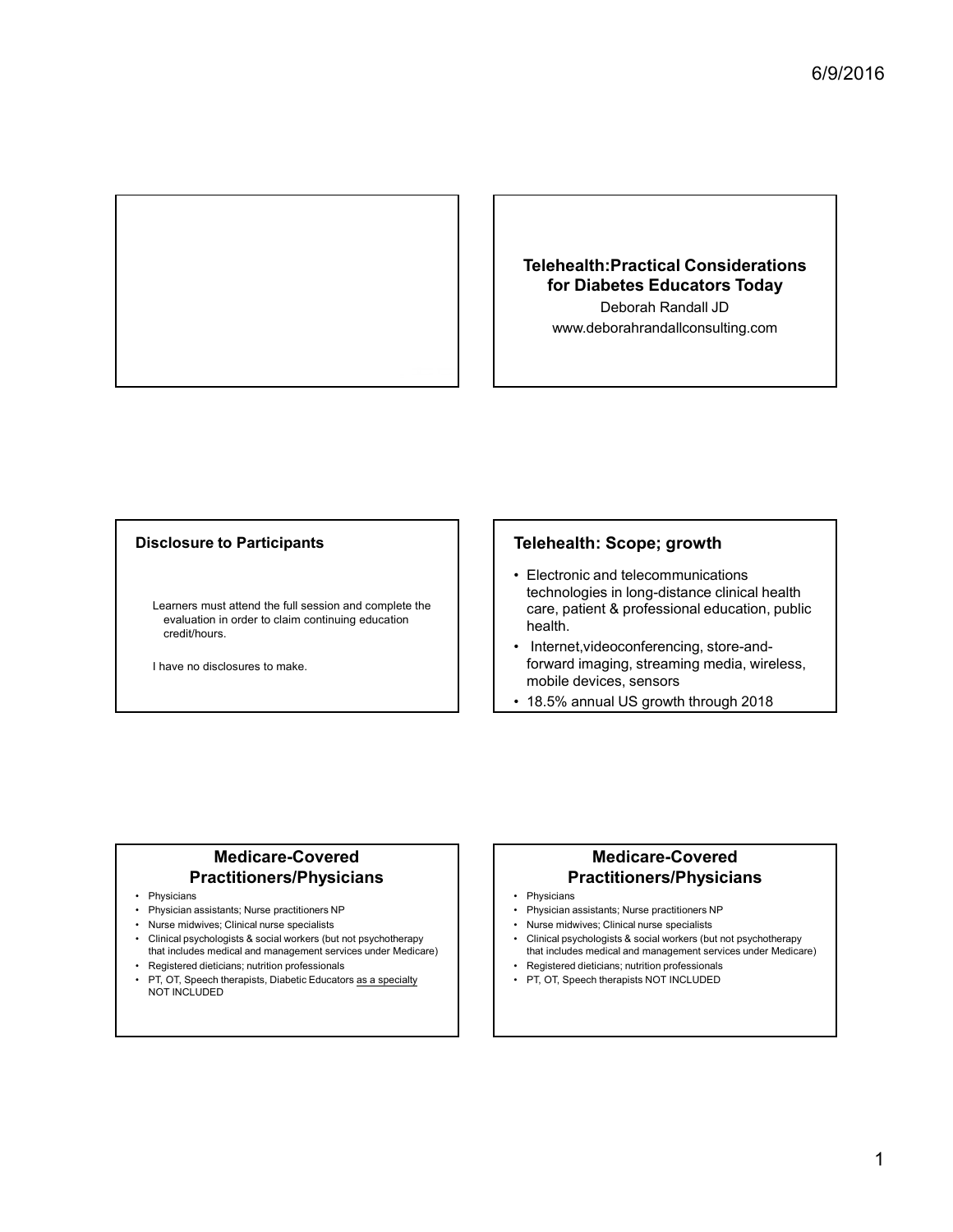# Medicare:Rural or Med'l Underserved Areas Medicare: Rural or Med'I Underserved<br>
Areas<br>
• Office of a physician or practitioner<br>
• Hospitals; Critical Access Hospitals<br>
• Hospital or CAH-based Renal Dialysis<br>
• Community Mental Health Centers Rural<br>
• Chronic care Medicare:Rural or Med'l Underserved<br>
Areas<br>
• Office of a physician or practitioner<br>
• Hospitals; Critical Access Hospitals<br>
• Hospitals or CAH-based Renal Dialysis<br>
• Conmunity Mental Health Centers Rural<br>
• Chronic care For Collection and Solid Coverage Expansion and Solid Coverage Expansion of The of a physician or practitioner<br>
• Hospitals Critical Access Hospitals<br>
• Hospitals or CAH-based Renal Dialysis<br>
• Community Mental Health C Medicare:Rural or Med'l Underserved<br>
• Office of a physician or practitioner<br>
• Hospitals; Critical Access Hospitals<br>
• Hospital or CAH-based Renal Dialysis<br>
• Community Mental Health Centers Rural<br>
• Community Mental Heal Medicare:Rural or Med'l Underserved<br>
• Coverage Expansi<br>
• Coverage Expansi<br>
• Hospitals, Critical Access Hospitals<br>
• Hospital or CAH-based Renal Dialysis<br>
• Centron: Carl-Based Renall Dialysis<br>
• Chronic care paint in Pr

- 
- 
- Centers (including satellites)
- Health Clinics;
- Health Centers (FQHC);

## Coverage Expansion

- 
- 
- 
- 

6/9/2016<br> **Coverage Expansion**<br>
• Annual wellness visits<br>
• Psychotherapy services<br>
• Prolonged services in the office<br>
• Chronic care patient management<br>CFT Code 99490 [not a telebrealth code] but no<br>
CFT Cover 99490 [not  $6/9/2016$ <br>
Coverage Expansion<br>
• Annual wellness visits<br>
• Psychotherapy services<br>
• Prolonged services in the office<br>
• Chronic care patient management<br>
CPT Code 99490 [not a telehealth code] but no<br>
direct payment for 6/9/2016<br>
Coverage Expansion<br>
• Annual wellness visits<br>
• Psychotherapy services<br>
• Prolonged services in the office<br>
• Chronic care patient management<br>
CPT Code 99490 [not a telehealth code] but no<br>
direct payment for dat **6/9/2016**<br> **• Annual wellness visits**<br>
• Psychotherapy services<br>
• Prolonged services in the office<br>
• Chronic care patient management<br> **CPT Code 99490** [not a telehealth code] but no<br>
direct payment for data collection<br> 6/9/2016<br>
Coverage Expansion<br>
Annual wellness visits<br>
Pychotherapy services<br>
Prolonged services in the office<br>
Chronic care patient management<br>
CPT Code 99490 [not a telehealth code] but no<br>
direct payment for data collect direct payment for data collection 6/9/2016<br>
Coverage Expansion<br>
Annual wellness visits<br>
Pychotherapy services<br>
Pychotherapy services<br>
Prolonged services in the office<br>
Chronic care patient management<br>
CPT Code 99490 [not a telehealth code] but no<br>
direct p Follow Contents and Marketing Services<br>
• Psychotherapy services<br>
• Prolonged services in the office<br>
• Chronic care patient management<br>
CPT Code 99490 [not a telehealth code] but no<br>
direct payment for data collection<br>
79 Coverage Expansion<br>
• Annual wellness visits<br>
• Psychotherapy services<br>
• Prolonged services in the office<br>
• Chronic care patient management<br>
cCPT Code 99490 [not a telehealth code] but no<br>
direct payment for data collect • Annual wellness visits<br>• Psychotherapy services<br>• Chonged services in the office<br>• Chronic care patient management<br>CPT Code 99490 [not a telehealth code] but no<br>direct payment for data collection<br>79 Fed.Reg 67548 (11/13/ • Prolonged services in the office<br>• Chronic care patient management<br>CPT Code 99490 [not a telehealth code] but no<br>direct payment for data collection<br>79 Fed.Reg 67548 (11/13/14),67552-6.<br>• Medicare Coverage, cont.<br>• Medica

- assessment and intervention
- Medicare Coverage Newest<br>
Medicare Coverage Newslinking Coverage Newest Areas<br>
Mesophial or CAH-based Renal Dialysis<br>
 Pospital or CAH-based Renal Dialysis<br>
 Pospital or CAH-based Renal Dialysis<br>
 Community Mental **Medicare: Rural or Med' Underserved<br>
• Office of a physician or practitioner**<br>
• Hospital or CAH-based Renal Dialysis<br>
• Hospital or CAH-based Renal Dialysis<br>
• Community Mental Health Centers Rural<br>
• Cammunity Mental **Medicare Coverage - Newest**<br> **Areas Areas (Areas Areas Hospitals Coverage Expansion of Coverage Expansion of At-based Renal Dialysis<br>
Centers (including stellites)<br>
Centers (including stellites)<br>
Centers (including stelli** management, and Psychiatric diagnostic interview examination • Hospital or CAH-based Renal Dialysis<br>• Hospital or CAH-based Renal Dialysis<br>• Centers (including satellites)<br>• Community Mental Health Centers Rural<br>• CFT Code 99490 [not dentificant<br>• Skilled Nursing Facilities ;Federal
- Education (KDE) services;

#### Medicare Coverage, cont.

- Management Training (DSMT)
- services;
- assessment and counseling
- Chap 15, Section 270

#### Proposed Medicare Telehealth Parity Act

- **Medicare Coverage Newest**<br>
 Individual and group health and behavior<br>
masgement and intervention<br>
 Individual and group textified<br>
include proposed and Psychiatric diagnostic<br>
 Individual and group Kidney Disease<br>
 diabetes educators, RTs, OTs, PTs, audiologists and speech language therapists • Expand geographic areas • All field and intervention<br>
• Aldividual and group<br>
• Aldividual and propredict interview examination<br>
interview examination<br>
interview examination<br>
• Aldividual and group Kidney Disease<br>
• Education (KDE) services;<br>
• E
- 
- health clinics

#### Telehealth Enhancement Act:Proposed

- Medicare Coverage, cont.<br>
 Individual and group Diabetes Self-<br>
 Group Medical Nutrition Therapy (MNT)<br>
 Group Medical Mutrition Therapy (MNT)<br>
 sessessment and counseling<br>
 Smoking cessation; substance abuse; obesity long-term illness or medical condition, including chronic illness • Individual and group Diabetes Self-<br>
• Individual and group Diabetes Self-<br>
• Group Medical Nutrition Therapy (MNT)<br>
• services;<br>
• Smoking cessation; substance abuse; obesity<br>
• Sesessment and counseling<br>
• Medicare Be Management Training (DSMT)<br>
• Group Medical Nutrition Therapy (MNT)<br>
• services;<br>
• Smoking cessation; substance abuse; obesity<br>
assessment and counseling<br>
• Medicare Benefit Policy Manual (Pub 100-2)<br>
Chap 15. Section 270
- improved quality of care
- that for Medicare Advantage
- Remote monitoring and video OK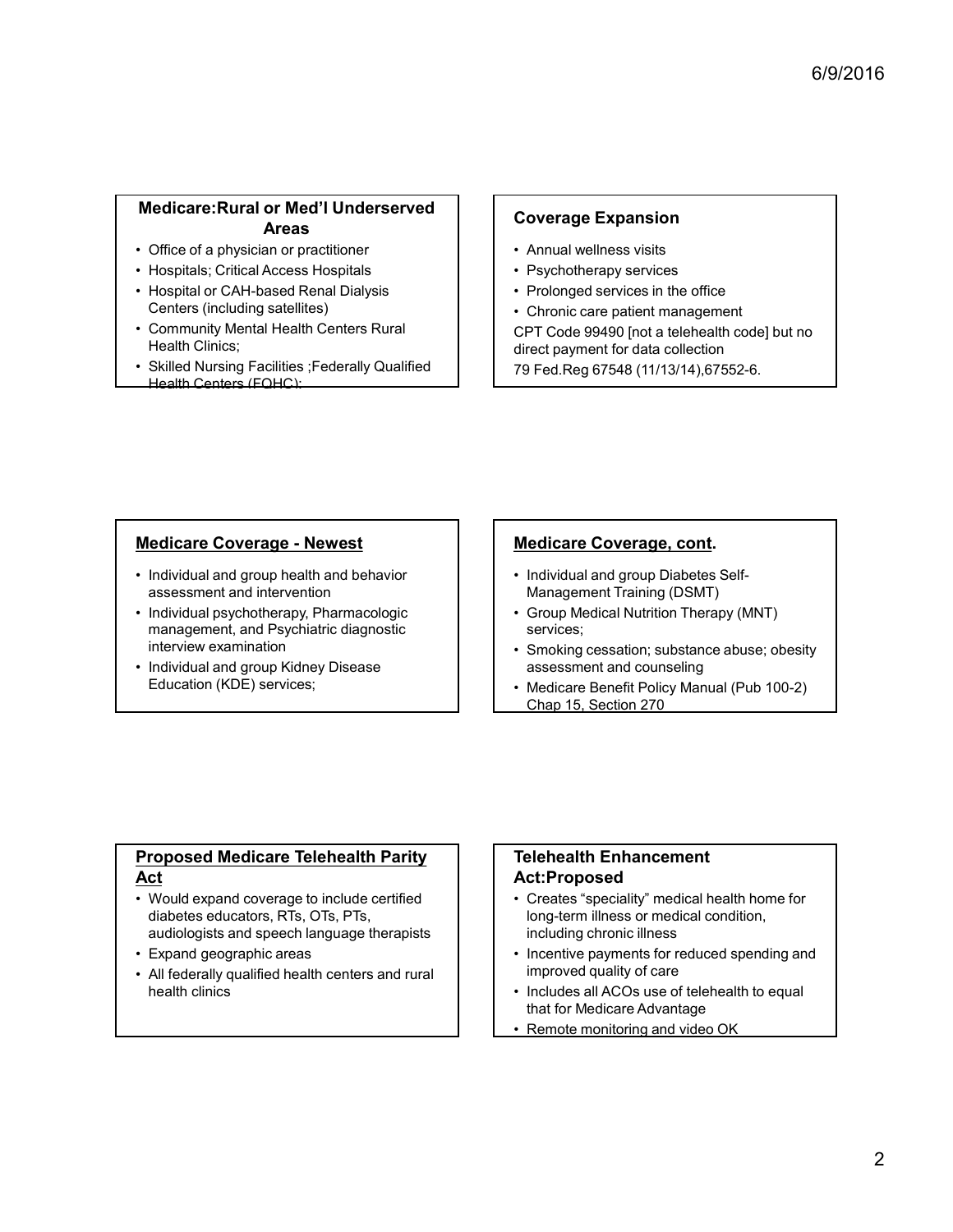#### Reimbursement Efforts

- chronic care monitoring devices
- **Reimbursement Efforts**<br>
 Chronic care management to be used with<br>
 chronic care monitoring devices<br>
 Critical care and evaluation, with physician<br>
 video visits for home kidney dialysis<br>
 CHE and COPD monitoring cod "visualization"by telehealth
- 
- **Reimbursement Efforts**<br>
 Chronic care management to be used with<br>
thronic care monitoring devices<br>
 Critical care and evaluation, with physician<br>
 Visualization"by telehealth<br>
 Video visits for home kidney dialysis<br>
 **Reimbursement Efforts**<br>
• Chronic care management to be used with<br>
• chronic care monitoring devices<br>
• Critical care and evaluation, with physician<br>
• Video visits for home kidney dialysis<br>
• CHF and COPD monitoring code **Reimbursement Efforts**<br>
• Chronic care management to be used with<br>
chronic care monitoring devices<br>
• Critical care monitoring devices<br>
• Visualization by telehealth<br>
• Visualization by telehealth<br>
• Visualization by tele re-hospitalization avoidance and the set of the chronic care management:  $\downarrow$  ER, re-
- ACO and bundled services authorized

#### Barriers: Home Telehealth

**Barriers: Home Telehealth<br>
Telehealth services to the home not Medicare<br>
Teimbursed. Hospice 3d period "face to face"=<br>
no telehealth<br>
Medicaid telehealth in only 29 States+DC at<br>
same \$ level as in-person<br>
Provider inne** reimbursed. Hospice 3d period "face to face"= no telehealth

same \$ level as in-person

**Barriers: Home Telehealth**<br> **Telehealth services to the home not** Medicare<br>
reimbursed. Hospice 3d period "face to face"=<br>
no telehealth<br>
Medicaid telehealth in only 29 States+DC at<br>
same \$ level as in-person<br>
provider f Provider funded; grant funded; ACA funding; private insurance pilots have shown for **Barriers: Home Telehealth**<br> **chronic control of the form of Medicare**<br> **chronic care management:** Also<br>
the denalth in only 29 States+DC at<br>
same \$ level as in-person<br>
private insurance pliots have shown for<br>
private ins hospitalizations **Reimbursement Efforts**<br>
Chronic care management to be used with<br>
chronic care monitoring devices<br>
chronic care monitoring devices to the best of the best of the best of the chronic care<br>
chronic care and evaluation with p **Reimbursement Efforts**<br>
Chronic care management to be used with<br>
<br>
"visualization" by telehealth services to the home<br>
"visualization" by telehealth is prices to the home<br>
"visualization avoidence"<br>
"Visualization avoiden Chronic care management to be used with<br>
christial care and evaluation, with physician<br>
Critical care and evaluation, with physician<br>
Critical care and evaluation, with physician<br>
Nideo visits for home kidney dialysis<br>
wit **Exercise Scanner Telehealth**<br> **Telehealth services to the home not Medicare**<br>
reimbursed, Hospice 3d period "face to face"=<br>
no telehealth<br>
Medicard telehealth in only 29 States+DC at<br>
same \$ level as in-person<br>
<u>Provider</u> Felehealth services to the home not Medicare<br>reimbursed. Hospice 3d period "face to face"=<br>no telehealth<br>medicaid telehealth in only 29 States+DC at<br>same \$ level as in-person<br>provider funded; grant funded; ACA funding;<br>pri

# Outcomes Equivalent or Better;Cost | | Medicare Advantage Plans<br>Lourer Feametimeel

- 
- 
- 

- to expand usage through telehealth, as an added service
- rural areas are always covered for Primary, Dental or Mental Health professionals

#### State Legislation Good/Bad

- Examples and Computer and Computer and Computer and Computer and Computer and Computer and Computer and Computer and Computer and Computer and Computer and Computer and Computer and Computer and Computer and Computer an Cuomo on December 29 2014, requires insurance parity:insurers and Medicaid, the same for in-person covered services and with telehealth and telemedicine technology.  $\frac{1}{2}$  (being the main and magnetized based on *Finding magnetics*) and the state of *Change Concerning magnetics* for *GA* and  $\frac{1}{2}$  (being the concerning magnetized based based based based based based based ba **From Branch Fighter and Frontiers (Except internal Telehealth Professional State Legislation Good/Bad**<br>
• Florida Telehealth Professional State Senate Bill 7852, signed by Gov.<br>
• Florida Telehealth Professional State Le
- 
- 

#### American Telemedicine Assn .

- Medicare Advantage Plans<br>
 CMS <u>permits</u> Medicare Advantage programs<br>
to expand usage through telehealth, as an<br>
added service<br>
 Health Professional Shortage area within<br>
rural areas are always covered for Primary,<br>
Dent telehealth coverage and reimbursement gaps & regulatory activities; and Report of licensure and practice scope barriers of practitioners. to expand usage through telehealth, as an<br>
added service<br>
• Health Professional Shortage area within<br>
rural areas are always covered for Primary,<br>
Dental or Mental Health professionals<br>
Dental or Mental Health professional
- telemedicine-policy#.VMRwr\_7F9ic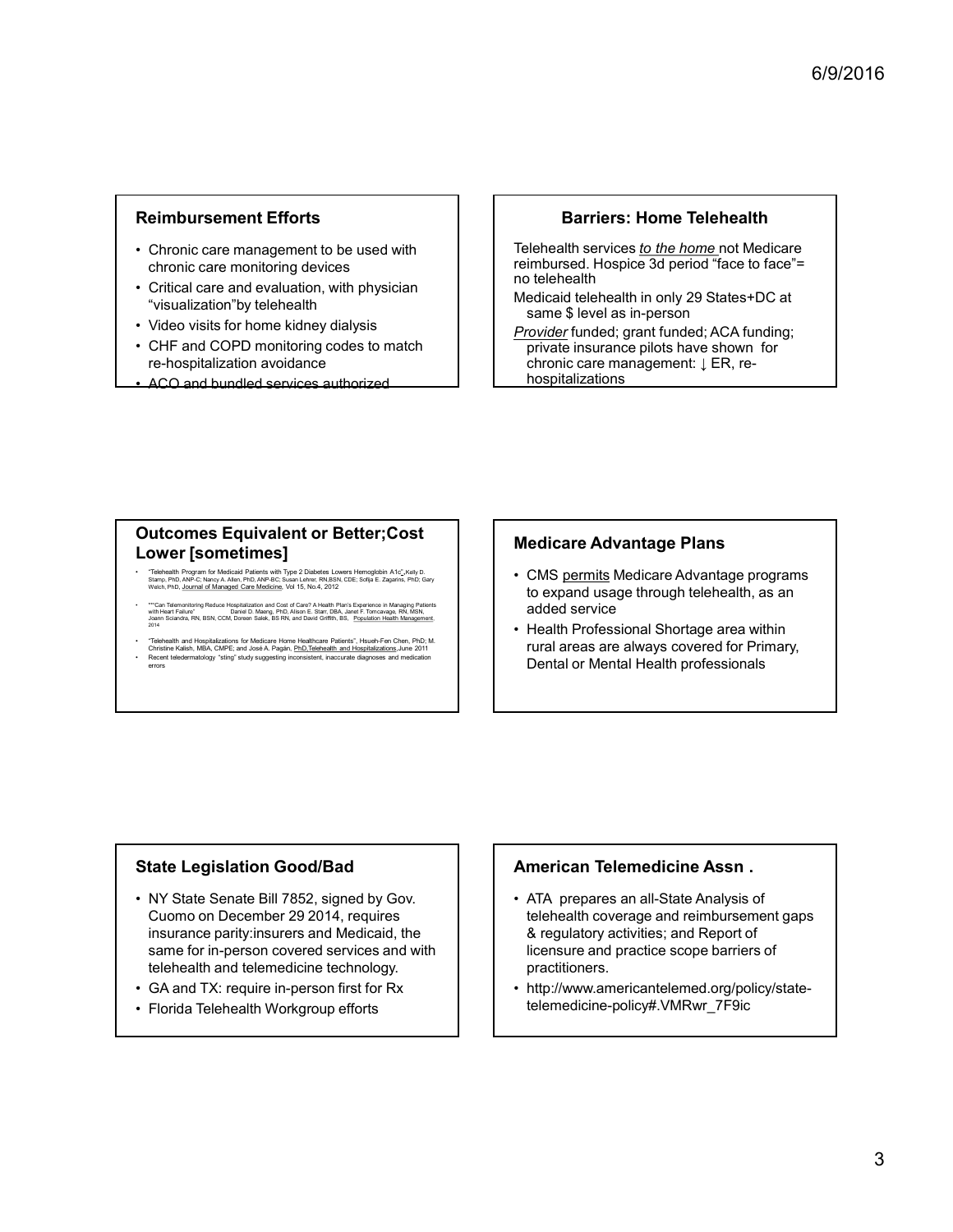## ATA Report on Medicaid

- **ATA Report on Medicaid**<br>
 "States continue to move away from the<br>
traditional hub-and-spoke model and allow a<br>
 D.C.+26 States do not specify patient setting<br>
 D.C.+26 States recognize the home as an<br>
 Some large insu traditional hub-and-spoke model and allow a variety of technology applications. ATA Report on Medicaid<br>
• "States continue to move away from the<br>
traditional hub-and-spoke model and allow a<br>
variety of technology applications.<br>
• D.C.+26 States do not specify patient setting<br>
• 36 states recognize **ATA Report on Medicaid**<br>
• "States continue to move away from the<br>
traditional hub-and-spoke model and allow a<br>
variety of technology applications.<br>
• D.C.+26 States recognize the home as an<br>
• 36 states recognize the hom
- 
- originating site,18 states recognize schools" | | | . ATA monthly webinar tracking state-based

#### Employers and Insurers now encouraging telehealth use

- telehealth, as of Jan. 2016
- 
- $6/9/2016$ <br> **Employers and Insurers now**<br> **encouraging telehealth use**<br>  $\cdot$  21 States require private insurers to pay for<br>  $\cdot$  Some large insurers have telehealth in zones<br>  $\cdot$  Some large insurers using their own emplo 6/9/2016<br> **Employers and Insurers now**<br> **encouraging telehealth use**<br>
• 21 States require private insurers to pay for<br>
telehealth, as of Jan. 2016<br>
• Some large insurers have telehealth in zones<br>
• Insurers using their own 6/9/2016<br>• Insurers now<br>• **Employers and Insurers now**<br>• 21 States require private insurers to pay for<br>• telehealth, as of Jan. 2016<br>• Some large insurers have telehealth in zones<br>• Insurers using their own employee workfo as "beta" sites 6/9/2016<br> **Employers and Insurers now**<br> **encouraging telehealth use**<br>
• 21 States require private insurers to pay for<br>
telehealth, as of Jan. 2016<br>
• Some large insurers have telehealth in zones<br>
• Insurers using their own Employers and Insurers now<br>
encouraging telehealth use<br>
21 States require private insurers to pay for<br>
telehealth, as of Jan. 2016<br>
Come large insurers have telehealth in zones<br>
<sup>1</sup> Insurers using their own employee workfo Figure 2012<br>
Setting the Criteria insurers to pay for<br>
the set require private insurers to pay for<br>
the susception control of the setting state-based<br>
susceptibles –<br>
The state of the setting state-based<br>
Setting parameter **aging telehealth use**<br>
es require private insurers to pay for<br>
tlth, as of Jan. 2016<br>
using their own employee workforce<br>
suising their own employee workforce<br>
"sites<br>
"sites<br>
mthly webinar tracking state-based<br>
ge<br>
- Pel **Solution Chinage (Separation Chinage School Chinage Chinage Chinage Chinage (Separation Chinage School Chinage School Chinage Chinage (Separation Chinage School Chinage Chinage Chinage Chinage Chinage Chinage Chinage Chin** – Simon – Patient Cherna<br>
– Transmission – Data analytics and privacy – Data analytics and privacy – Data analytics and privacy – Patient Cherna<br>
– **Policies and Procedures\***<br>
– Policies and Procedures\*<br>
– Patient Cherna<br>
- coverage

- **ATA Report on Medicaid**<br>
 "States continue to move away from the<br>
traditional hub-and-spoke model and allow a<br>
 D.C.+26 States do not specify patient setting<br>
 36 states recognize the home as an<br>
originating site,18 s Latest: Primary and Urgent Care,12/14. [I was a Panel Member] variable prothology applications:<br>
The C-26 States do not specify patient setting<br>
35 states recognize strongly and Universe and the Clinical – Policies and Proceedures<br>
originating states in the present of the Clinical – **Examplement Soon – Evaluation – Evaluation – Evaluation – Evaluation – Evaluation – Evaluation – Evaluation – Evaluation – Evaluation – Evaluation – Evaluation – Evaluation – Evaluation – Evaluation – Evaluation – Evaluat • Excellent Discreen Standards**<br>
• Excellent Discreen Standards<br>
• Excellent Discreen Medicines<br>
• Excellent Discreen Standards<br>
• Excellent Discreen Standards<br>
• Excellent Discreen Standards<br>
• Constant Company Consi **example and Propertion Standards**<br>
Start Primary and Urgent Care, 12/14. [1<br>
Start China Panel Member]<br>
<br> **Example and Propertion Conservation Conservation Conservation Conservation Conservation Conservation Conserva** ealth Care Standards<br>
Star Primary and Urgent Care, 12/14. [I<br>
Referred states – and Department of the Biggard Care, 12/14. [I<br>
mericiant<br>
Credentialing On-line Direct-to-<br>
Credentialing On-line Direct-to-<br>
Credentialing O **example procedure guidelines in the field.**<br>
Include a many practice guidelines in the field.<br>
a Panel Member)<br>
credentialing On-line Direct-to-<br>
colors and the state of the state of the colors of the color of the state Friemary and Urgent Care, 12/14. [I<br>
Readic Moment Care (12/14. [I<br>
Chrodination of the first data based on the first data based on the Direct-to-<br>
Chrodination of the Direct-to-<br>
Chrodination of the Direct-to-<br>
Chrodina Friendry and Urgent Care, 12/14. [I<br>
Primary and Urgent Care, 12/14. [I<br>
alternation of the distribution in the distribution of the distribution<br>
Technology (The Direct-to-<br>
The Direct-to-<br>
The Direct-to-<br>
The distribution Primary and Urgent Care, 12/14. [I<br>
The main of the summarized contributed contributed contributed contributed contributed contributed contributed contributed contributed contributed contributed contributed contributed co
- www.americantelemed.org/resources/telemedic<br>
ine-practice-quidelines<br>
Transmission<br>
Transmission ine-practice-guidelines
- ATA Credentialing On-line Direct-to-Consumer Telehealth Organizations

## Telehealth Care Standards **Telegan Controllet Care Standards Telegan Controllet Care Standards Telegan Controller**

- 
- 
- 
- 
- 
- 
- 
- 

- 
- 
- 
- 
- 
- -
	-

## Legal Concerns

- 
- 
- 
- **Clinical Policies and Procedures\***<br>
 Present Comes<br>
 Admission Cases<br>
 Contago Cases<br>
 Description<br>
 Contago Cases<br>
 Conservation Cases<br>
 Free present by Lary Dialat, Pitch<br>
 Trans present by Lary Dialat, Pitch<br> Figure Cristing Cristian<br>
Figure Cristing Cristing<br>
Figure Cristing Cristing<br>
A Summer Cristing Cristing<br>
The Cristing Cristing<br>
The Cristing Cristing<br>
The Cristian Cristian<br>
The Cristian Cristian<br>
Disk and of the Cristian Clinical – Policies and Procedures\*<br>
• Experiment States<br>
• Admission Consent<br>
• Conservation Consent<br>
• Conservation<br>
• Conservation<br>
• Conservation<br>
• Conservation<br>
• Conservation<br>
• Conservation<br>
• Conservation<br>
• This • Private Critics<br>• Members Critics<br>• Ordering Critics<br>• Critics (Private Critics<br>• Critics of Confidentiality<br>• Private private and obtained<br>• Private private and confidential<br>• Business • Supplementary Critics (Private P Associate contracts • Montanty Chelia<br>
• Security Develop Develop Chelia<br>
• Checking Chelia<br>
• Transmission<br>
• Transmission Reporting Breaches and Order Reporting Breaches and Chelia<br>
• Edge and Chelia<br>
• Consent specific to Telehealth<br>
• Cho • Amission Charis<br>
• Discrept Chies<br>
• Fraud and Abuse:<br>
• Fraud and Abuse:<br>
• Back physion beats and actiones<br>
• Factor physion beats concerns<br>
• Fraud property *Katy Dubatt*, Ry<br>
• Under-serving pattents; Liability<br>
• U
- 
-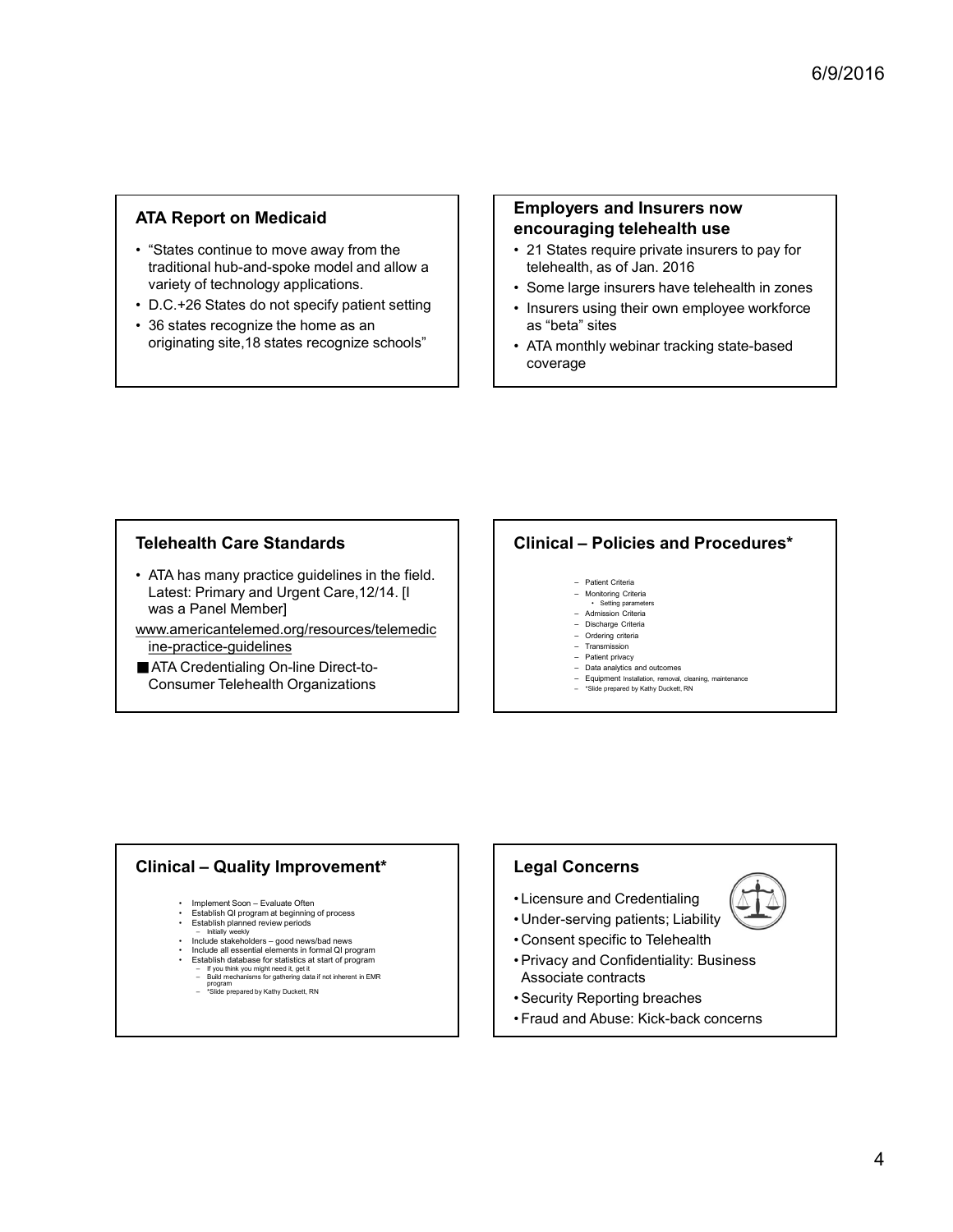## Patient Acceptance of Telehealth Managed Medicaid Proposed Rule

In general, patient acceptance of telehealth has been a positive

Possible generational age factor concerns are now disproven, or relate more to the simplicity of **CMS** now encourages telehealth

**Patient Acceptance of Telehealth**<br>
In general, patient acceptance is the best in base is positive.<br> **Managed Medicaid Proposed Ruli**<br>
CMS now encourages telehealth<br> **Examples and the study by UMICH Sear O Hansen found<br>
Se** demographics did not influence diabetic subjects' decisions about participating in telemedicine. But the number of years with established physician relationship decreased the patient's willingness to accept telemedicine by 5%; additional ocular comorbidity decreased perceived convenience of by 68%; and good general access factors decreased it by 20%. The general, patient acceptance of telehealth has been a positive.<br>
The size of peripherals, etc.<br>
The size of peripherals, etc.<br>
Has en operations and the stablished substrate discussing a second and the simplicity of<br>
Su

- 
- 6/9/2016<br>
Managed Medicaid Proposed Rule<br>
 CMS now encourages telehealth<br>
 Model State Law on "network adequacy" for<br>
 (8) Other health care service delivery system<br>
options, such as telemedicine or telehealth 6/9/2016<br>
Managed Medicaid Proposed Rule<br>
• CMS now encourages telehealth<br>
• Model State Law on "network adequacy" for<br>
serious, chronic or complex health conditions:<br>
• (8) Other health care service delivery system<br>
optio serious, chronic or complex health conditions: 6/9/2016<br>• CMS now encourages telehealth<br>• Model State Law on "network adequacy" for<br>• ervicus, chronic or complex health conditions:<br>• (8) Other health care service delivery system<br>options, such as telemedicine or telehea 6/9/2016<br>
anaged Medicaid Proposed Rule<br>
CMS now encourages telehealth<br>
Model State Law on "network adequacy" for<br>
(8) Other health care service delivery system<br>
options, such as telemedicine or telehealth<br>
Model State Law
- Hansen concluded telemedicine should be shaped to those most likely to use it which would be<br>those without physician-patient established relationships and those with poor access.<br>
Options, such as telemedicine or telehealt

Proposed Value Based . Quality Reimbursement Rules • Resource use

- 
- 
- meaningful use of certified health record [EHR] technology

## 42 CFR 414.1365(a)(3) –CPI rule

• Quality **Example the Solution of the CAS (a)** CDP and the CAS (a) CDP and the CAS (a) CDP and the CAS (a) CDP and the CHAS (a) CDP and the CHAS (a) CDP and the CHAS (a) CDP and the CHAS (a) CDP and the CHAS (a) CDP and the CHAS ( **Example the second server and the second server and the server and the server and the server and the server and the server and the server and the server and the server and the server and the server and the server and the** 81 FR 28162[5/9/16] improvement activities **the communication of test Example of Telehealth**<br>
Namaged Medicaid Proposed Rule<br>
Namaged Medicaid Proposed Rule<br>
<br> **•** Advance in the state in the state in the state in the state in the state in the state in the state of the state in the state o MACRA • Clinical practice  $\vert \cdot \vert$  • Care coordination, such as timely Managed Medicaid Proposed Rule<br>
• CMS now encourages telehealth<br>
• Model State Law on "network adequacy" for<br>
• (8) Other health care service delivery system<br>
options, such as telemedicine or telehealth<br>
• Other health car communication of test results, timely exchange of clinical information to patients and other MIPS eligible clinicians or groups, and use of remote monitoring or telehealth 42 CFR 414.1365(a)(3) –CPI rule<br>
• Care coordination, such as timely<br>
communication of test results, timely<br>
patients and other MIPS eligible<br>
patients and other MIPS eligible<br>
clinicians or groups, and use of remote<br>
moni

## Rural or Remote Patients Managed

Proposed Value Based • Quality<br>
MACRA • Clinical practice<br>
MACRA • Clinical practice<br>
• Advancing care information:<br>
• meaningful use of certified<br>
• meaningful use of certified<br>
• meaningful use of certified<br>
• meaning that involve systematic and coordinated care, incorporating comprehensive patient education, systematic INR testing, tracking, follow-up, and patient communication of results and dosing decisions;

competency, and adherence, patients are managed using either a patient self-testing (PST) or

patient-self-management (PSM) program.